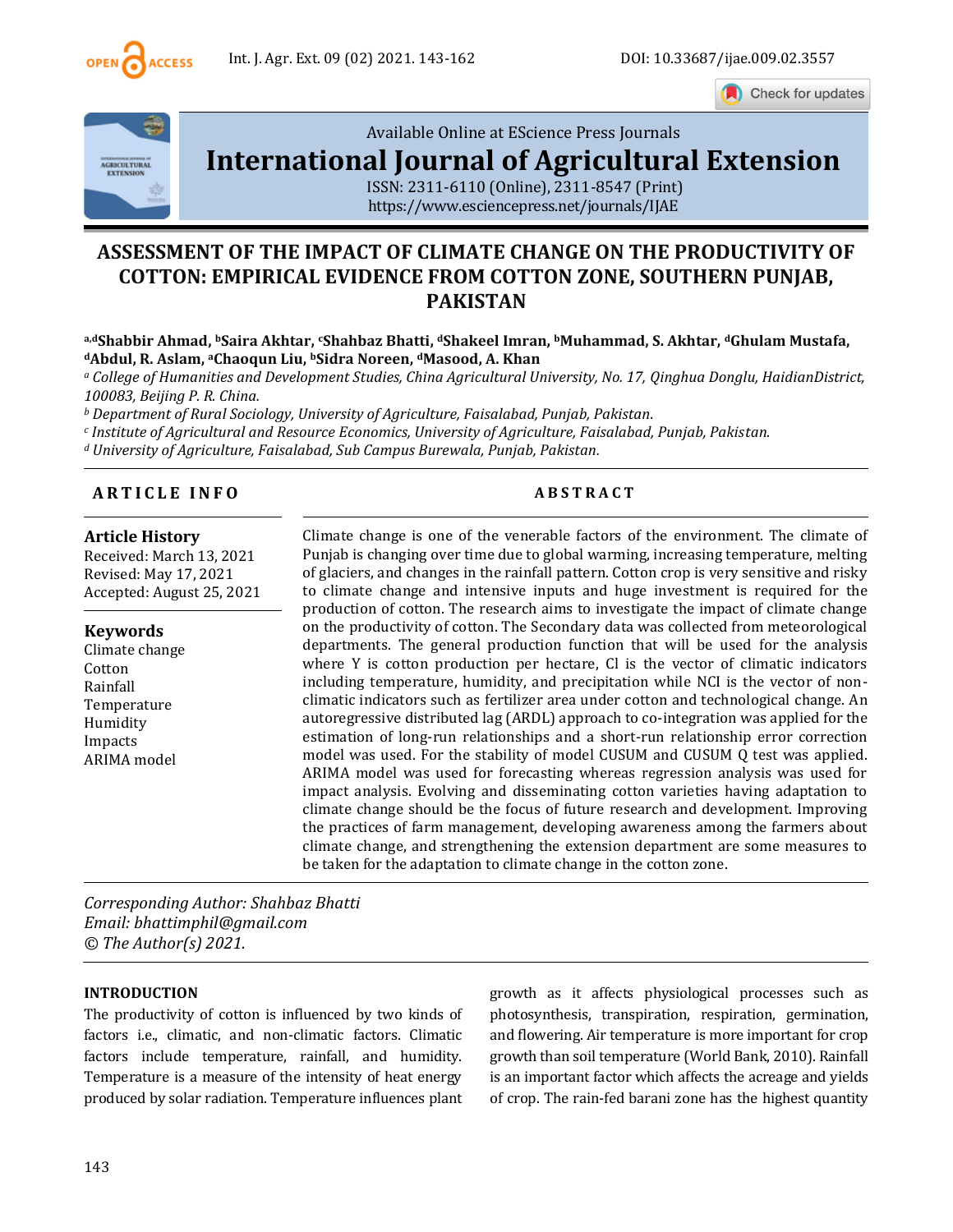of rainfall, followed by the rice zone, mixed zone, and cotton zone, respectively. Rainfall fluctuated between 697 to 1401 millimeters, 491 to 1403 millimeters 219.5 to 718 millimeters, and 72.8 to 462.5 millimeters in Barani, rice, mixed, and cotton zones respectively over the period 1970-2001 (World Bank, 2010).

Savant a Swedish physical chemist (1859-1927) was the first to suggest the theory of global warming. He argued that doubling mixing ratios due to the increased burning of coal in the UK would increase the temperature by 5°C. (Jacob and Lefgren, 2002). Environmental threats are increasing tremendously. Climate change and global warming are linked with these environmentally degrading scenarios. Global warming and climate change are used synonymously but climate change gives a wider sense of the meaning. Being a global phenomenon, the impact of climate change has become critical for the world.

Underdeveloped or developing countries like Pakistan would have to face additional damages because of their unstable situation. Some pollutants produced by different human activities are increasing the percentage of greenhouse gasses (GHG) emission in the atmosphere. The most important of these are  $CO<sub>2</sub>$ , CH<sub>4</sub>, N<sub>2</sub>O, CFCs, water vapour, and other industrial gases. Solar radiation reaches the outer limits of the atmosphere without loss. But afterward, reduction starts by reflection, depletion, and absorption in different parts of the atmosphere. The Earth radiates long wave or infrared radiation back to space in relevant proportion. But GHG acts as a cover for outgoing weak longwave radiation. This radiation is trapped by clouds and GHG, and enhances the warming of the atmosphere, causing global warming. Global warming is no more just a theory: it is affecting millions of people around the world in terms of harsh weather, droughts, flood, heat waves, cyclones, and anti-cyclones (Mustafa, 2007). In 2006 it was measured that the average surface temperature of the earth had increased warmed by 0.7oC in the last 125 years due to CO2 and other greenhouse gasses (GHG). It is obvious that this global warming is man induced.

Many impacts of climate change are observed over the entire globe. The warming of the globe causes snow and ice melting rises in the sea level and changes in weather systems. Fluctuations in the pattern of climate especially rise in temperature and also decrease in rainfall pattern would have a negative impact on the future values of major crop produced in Pakistan. It is usually said that the north is the driving force of carbon emissions, but the south is facing the effects of it. Climate changes especially increase in temperature and also decrease in rainfall would have a negative impact on the future projections of major crop production in Pakistan. It is said that the north is the driver for the carbon emissions, but the south is the victim. In Pakistan, inadequate monitoring systems, assessment of the likely changes in the weather patterns, and its impacts on the agricultural sector make it difficult to have an effective national agroclimate policy (Roohi, 2004).

In developing countries like Pakistan, the impact of climate change is expected to affect severely because of a lack of resources and infrastructure. Further, no significant development and less implementation on new adaptation strategies and policies to tackle climate change are being exploited. Development activities lack proper measures and stress the importance of considering climate change in the planning, designing, and implementation stages (Farooqi *et al.*, 2005). Agriculture is more vulnerable to climate change as a little effect of climate leads to greater change in agriculture production (Gregory *et al.*, 2005; Ahmad *et al.*, 2021).

The impact of climate change on agriculture production is an empirical issue, and the extant literature, in general, concludes that climatic changes are affecting agricultural production negatively (Adams *et al.*, 1988; Cline, 1996; Parry *et al.*, 2004; Lobell and Field, 2007; Cabas *et al.*, 2009; Ahmad *et al.*, 2021). Nonetheless, a handful of studies find evidence for the positive association between increased temperature and agricultural output (Gbetibouo and Hassan, 2005).

Pakistan is a disaster-prone country that is vulnerable to climate change. So, the yield of major crops (Wheat, Rice, Cotton, and Sugarcane) will be directly affected by climate change (Ahmad *et al.*, 2021). It will also cause food and fibre security challenges. Cotton is a major contributor to GDP and value addition. However, very little research work has been done on estimating the impact of climate change on wheat and which are available they merely focused on wheat (Ahmad *et al.*, 2012) and rice (Mahmood *et al.*, 2012). The present study aims at determining the extent of the impact of climate change on the productivity of cotton in the cotton zone and forecasting the productivity of cotton.

#### **METHODOLOGY**

The present study was conducted in the cotton zone of Punjab province, Pakistan where the cotton fibre is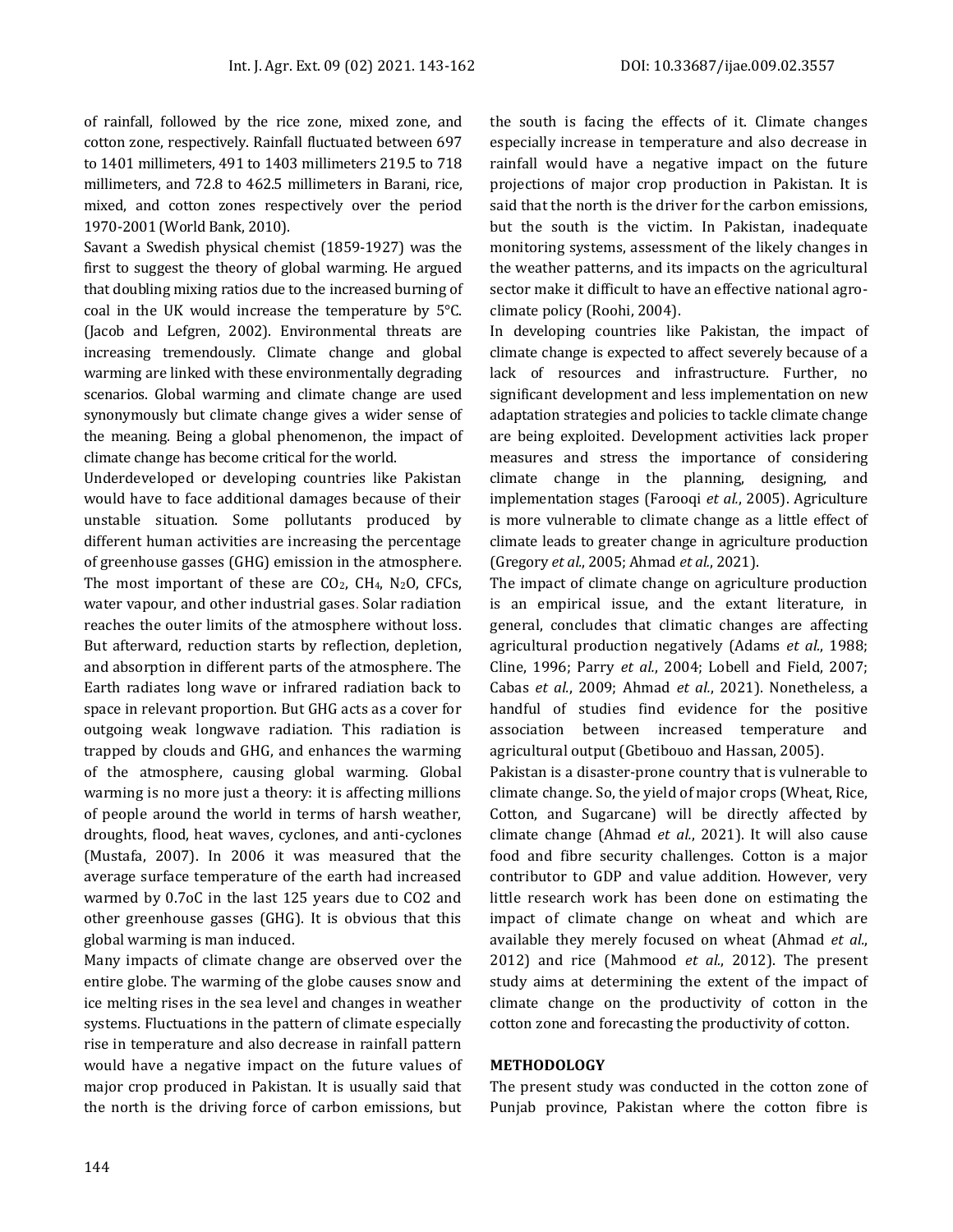produced to fulfil the domestic use and export to the other countries of the world. Cotton zone includes all those areas of province of Punjab in which cotton is cultivated in their regular cropping patterns. Cotton zone includes 16 districts. Basically, cotton zone starts from Multan and end at Bahawalpur. 16 districts include in cotton zone are Multan, Lodhran, Khanewal, Muzaffargarh, Dera Ghazi Khan, Rajanpur, Layyah, Vehari, Sahiwal, Toba Tek Singh, Faisalabad, Jhang, Mianwali, Bhakkar, Rahim Yar Khan and Bahawalpur. The picture given below with white arrow indicates the districts of cotton zone.



Figure 1. Cotton Zone of Punjab Province.

The critical issue of determining the impact of climate change on agricultural output attracted the special attention of the researchers after the seminal work of Nordhaus (1977). The production function approach has been widely used to analyse the climate change agriculture nexus. A good volume of literature use simulation models to look into the future changes in climate and their impacts on agriculture (Tubiello *et al.*, 2002; Luo *et al.*, 2003; Luo *et al.*, 2005; Lobell *et al.*, 2005; Magrin *et al.*, 2005; Lobell and Field, 2007; Ludwig *et al.*, 2008). Incapacity of the above-mentioned models to accommodate crops substitutions and adaptations to climate led to the formulation of the Ricardian approach pioneered by Mendelsohn *et al.* (1994) wherein the impact of climate change has been analysed using the value of farmland or net rent as a dependent variable The major advantage of this technique is that it allows crop substitutions and farm-level adaptations—making

it most attractive in evaluating the impact of climate change on agriculture. However, the major drawbacks of this approach include the unavailability of reliable data for agricultural farm values and the existence of imperfect land markets in developing countries (Gbetibouo and Hassan, 2005; Guiteras, 2009). This approach has also been criticized on the grounds of its implicit assumptions of constant prices and zero adjustment cost making the welfare calculations biased (Cline, 1996) and provides lower-bound estimates of the costs of climate change (Quiggin and John, 1999).

Following Segerson and Dixon (1999), Chang (2002) and Cabas *et al.* (2009), the above deficiencies can be avoided using a modified production function approach. Some studies including Adams *et al.* (2003) and Felkner *et al.* (2009) introduced quadratic terms of climatic variables to examine whether the impact of climate change on crop production is non-monotonic or not. To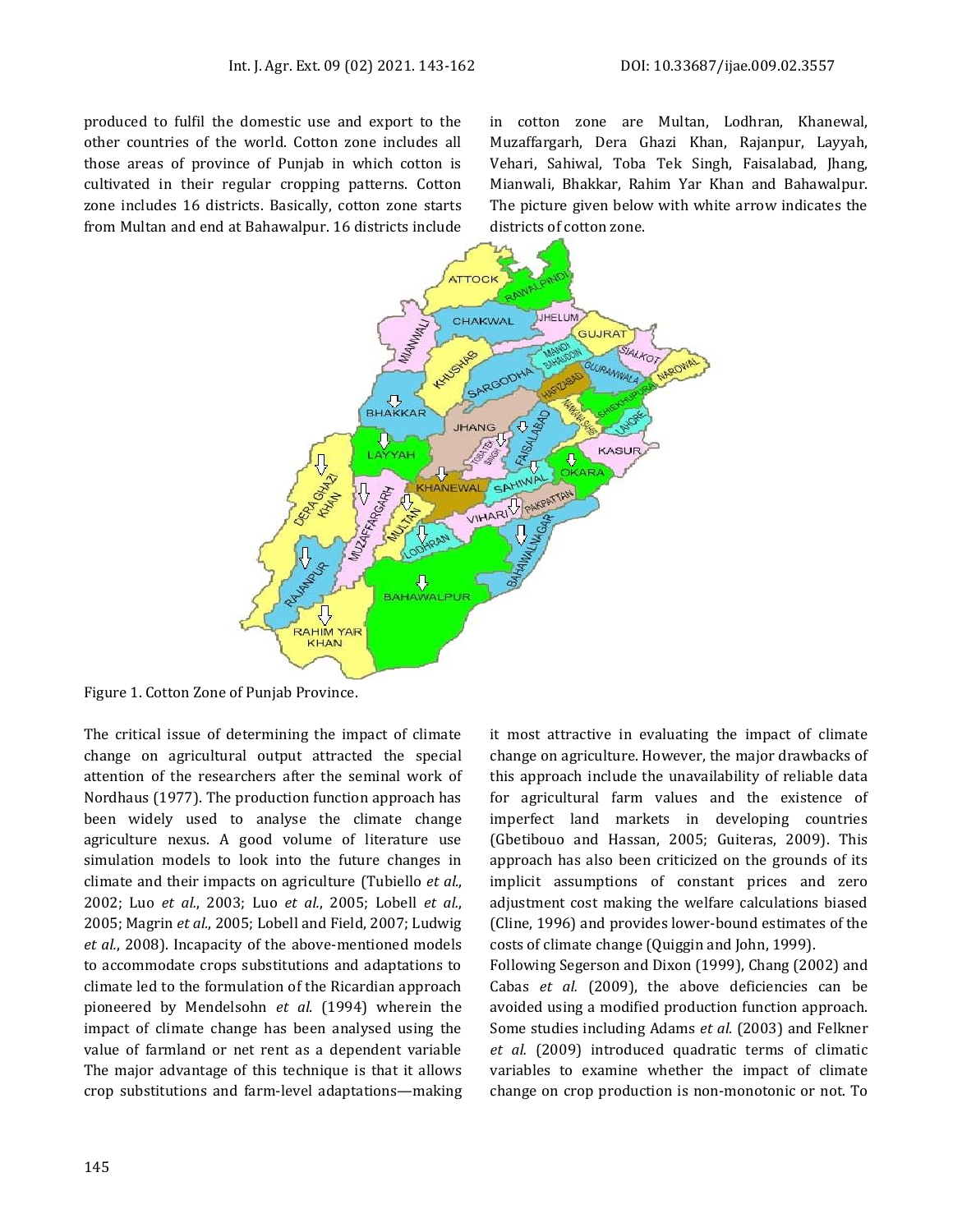account for the joint impact of temperature and precipitation. Hansen (1991), Ludwig and Asseng (2006), Weersink *et al.* (2010) and Cabas *et al.* (2009) further extended the production function by introducing the interaction terms.

To investigate the impact of climate change on the productivity of the cotton zone, secondary data of climatic variables (mean maximum and mean minimum rainfall, humidity, and mean maximum and mean minimum temperature) was collected between 1984 and 2014. There are nine districts (Sahiwal, Bahawalnagar, Bahawalpur, Rahim Yar Khan, Multan, Vehari, Lodhran, Khanewal, and Pakpattan) in the cotton zone of Punjab

but only four districts were selected by the random selection method.

#### **Data Sources**

The followings were the main sources of data for this research study:

- Regional Metrological Department, Lahore
- Punjab Development Statistics
- National Fertilizer Development Center, Islamabad
- Pakistan Bureau of Statistics
- Economic Survey of Pakistan



Figure 2. Geographical Map of Climate Change.

#### **Analysis of the general trend of variables**

Generally speaking, a graph connects the related points of the data under consideration, to give a meaningful picture. Graphs were plotted for each of the climate variables i.e. rainfall, humidity, and temperature by taking them along the Y-axis, and the time-period will be taken along the X-axis. Time interval on X-axis will be taken to feasibly plot the graph for the data of the available years. These graphs conveniently expressed the hidden message of the climatic changes. Moreover, we explained the increase and decrease of data feasibility via the pictorial aid of the graph. After the trend analysis forecasting of cotton was made using ARIMA (Auto-Regressive Integrated Moving Average) Model to have a glimpse of the future.

#### **Model Specification**

The general production function used for the analysis was  $Y = f$  (Cl, NCl). Where Y is cotton production per hectare (yield), Cl is the vector of climatic variables including temperature, humidity, and precipitation while NCI is the vector of non-climatic variables such as fertilizer area under cotton and technological change. We will use linear function form from the production model (as in (Houck and Gallagher, 1976; Choi and Helmberger, 1993; Kaufmann and Snell, 1997; Deschênes and Greenstone, 2007; McCarl *et al.*, 2008). Ln Y = βo+ ΣβilnXi+µi……………………

Application of OLS to pooled/panel data provides inconsistent results as it requires the random and/or fixed-effect models (Baltagi, 2005; Asteriou and Hall., 2000; Wooldridge, 2009). This study used the appropriate model. There is the possibility of a correlation between unobserved time invariants and regressors (Stock and Watson, 2003; Baltagi, 2005; Wooldridge, 2009; Sarker, 2012). Furthermore, if needed it will also account for the district-specific effects that are preferred over pooled least square and random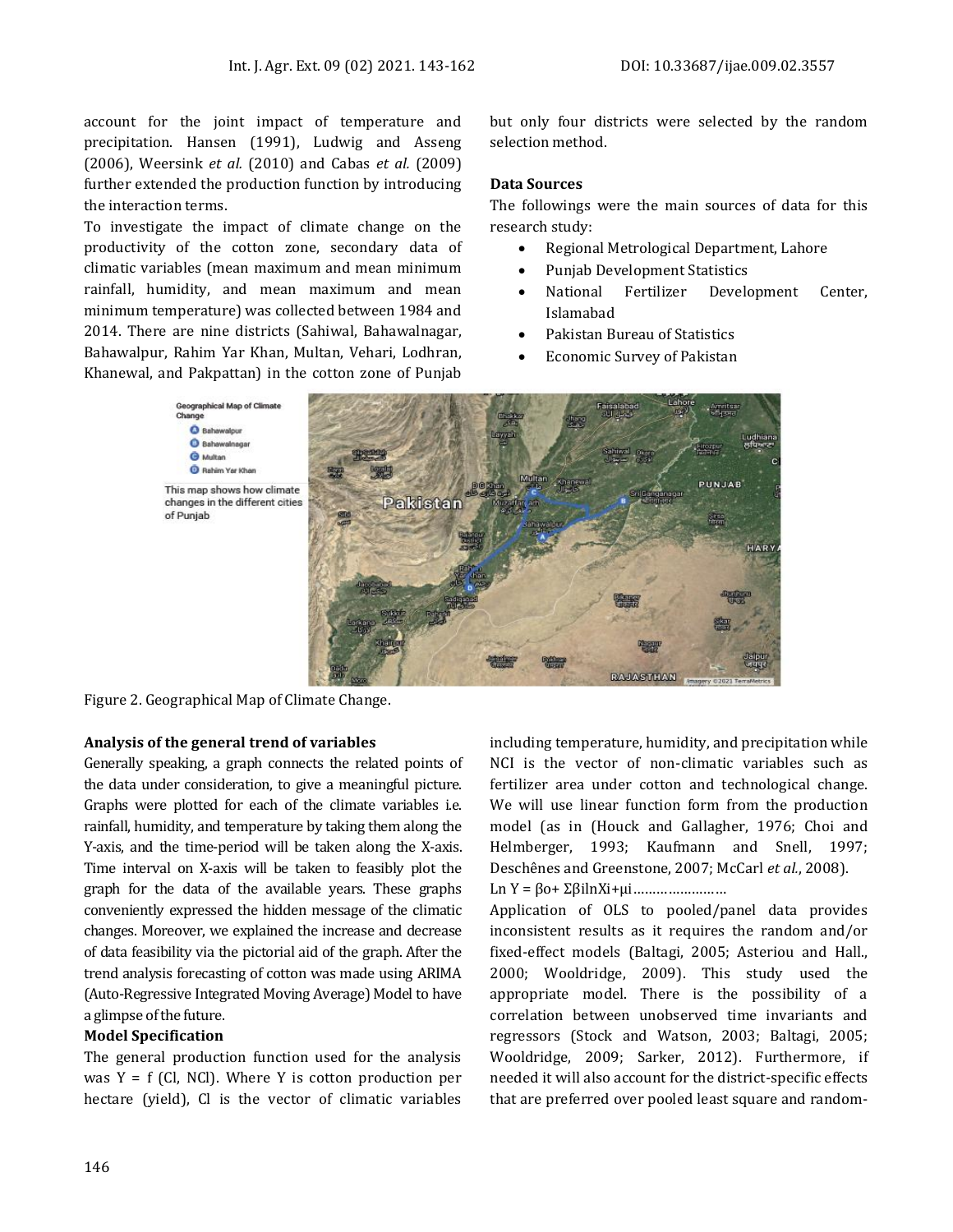effect methods (McCarl *et al.*, 2008; Kim and Pang, 2009; Barnwal and Kotani, 2010; Cabas *et al.*, 2009; Sarker, 2012). The same Model is used for the Bahawalnagar, Bahawalpur, Rahim Yar Khan, and Multan for the cotton zone of Punjab. Where, S, V, and M (in subscript to s) respectively represent the first stage (sowing), the second stage (vegetative growth), and the third stage (harvesting). Furthermore, it also accounts for the district specific effects that are preferred over pooled least square and random effect methods (McCarl *et al.*, 2008; Kim and Pang, 2009; Barnwal and Kotani, 2010; Cabas *et al.*, 2009; Sarker, 2012). The analytical technique was chosen according to the requirement of the study. An autoregressive distributed lag (ARDL) approach to co-integration was applied for the estimation of long-run relationship and for short-run relationship error correction model was used. Moreover, the stability of the model is very important for its usage in the future. Keeping in view the importance of stability of model CUSUM and CUSUM Q test was applied.

#### **RESULTS AND DISCUSSION**

This section is divided into four parts. In the first part, the trend analysis of both climatic and non-climatic variables is described by graphical analysis in the cotton zone of Punjab while in the second part forecasting of climatic and nonclimatic variables of cotton zone is explained and in the third part, the results of the fixed effect model are discussed to explain the impact of climate change on the productivity of cotton and in the last part result of short-run and longrun ARDL model for each district is explained.

#### **Trend analysis**

The trend analysis is divided into two main parts one is tabular analysis while the other one is graphical analysis. In the first part, tabular and graphical analysis of climatic variable (Mean Maximum temperature, Mean Minimum temperature, Humidity at 0800 am, humidity at 0500 pm, and mean rainfall) of Bahawalnagar, Bahawalpur, Rahim Yar Khan, and Multan was described. While in the second part tabular and graphical analysis of non-climatic variables (Area and fertilizer use) is described. The data of climatic variables were collected from the Regional Meteorological Department, Lahore from the period of 1981 to 2014. Then monthly data of each variable from May to October was collected and find out the mean value of each variable and draw its graphical pictures which show increasing or decreasing trend.

#### **A trend analysis of climatic variables**

Trend analysis of climatic variables is explained below;

#### **Trend analysis of mean maximum temperature**

The graphical analysis along with the trend line shows that Bahawalnagar and Rahim Yar Khan show an increasing trend of mean maximum temperature with the page of time while Bahawalpur shows a constant trend. The Multan is a great victim of climate change because its maximum temperature is decreasing with the passage of time. All these districts are facing the extent of climate change but its impact on Multan is high while others show mild changes.

#### **Trend analysis of mean minimum temperature**

The graphical analysis along with the trend line shows that Bahawalnagar, Multan, and Bahawalpur show an increasing trend of mean minimum temperature with the passage of time. The Rahim Yar Khan is a great victim of climate change because its minimum temperature is decreasing with the passage of time. All these districts are facing the extent of climate change but its impact on Rahim Yar Khan is high while others show mild changes.

#### **Trend analysis of mean humidity at 08:00 am**

The graphical analysis along with the trend line shows that Bahawalnagar, Rahim Yar Khan, and Bahawalpur show an increasing trend of Mean Humidity with the passage of time. The City of Multan has no impact on climate change because its Mean Humidity range is almost constant with the passage of time. All these districts excluding Multan are facing the extent of climate change but its impact on Multan is constant while others show mild changes.

#### **Trend analysis of mean humidity at 05:00 pm**

The graphical analysis along with the trend line shows that Bahawalnagar, Multan, and Bahawalpur show an increasing trend of mean Humidity with the passage of time. The Rahim Yar Khan is also the victim of climate change keeping in view the humidity of the evening because its mean Humidity is decreasing with the passage of time. All these districts are facing the effects of climate change but its impact on Rahim Yar Khan is high while others show mild changes.

#### **Trend analysis of mean rainfall**

The graphical analysis along with the trend line shows that Rahim Yar Khan, Multan, and Bahawalpur show a constant trend of mean rainfall with the passage of time. The Bahawalnagar is a great victim of climate change because its mean rainfall is decreasing with the passage of time. All these districts are facing the extent of climate change but its impact on Bahawalnagar is high while others show mild changes.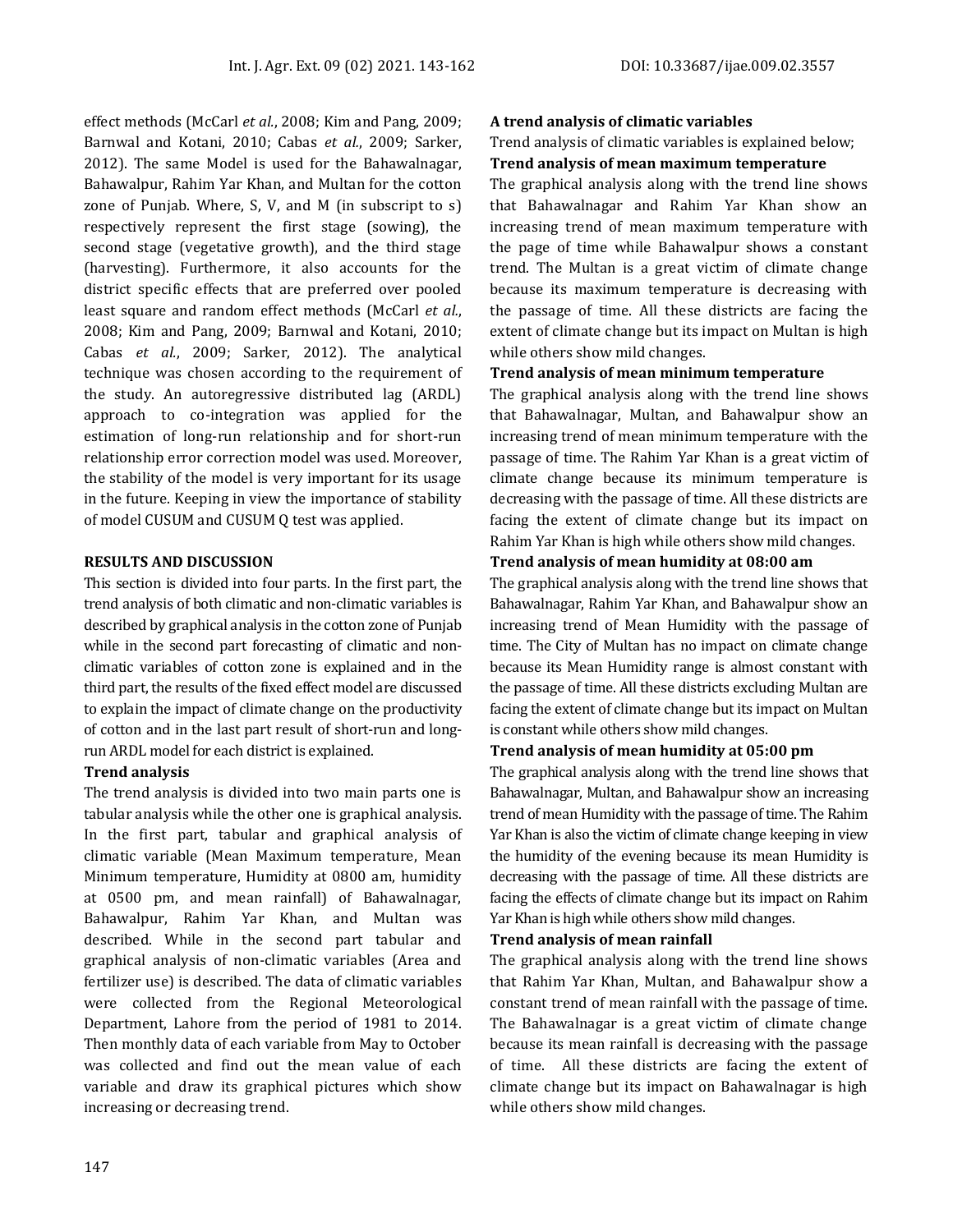

Figure 3 (a-d). Trend Analysis of Mean Maximum Temperature.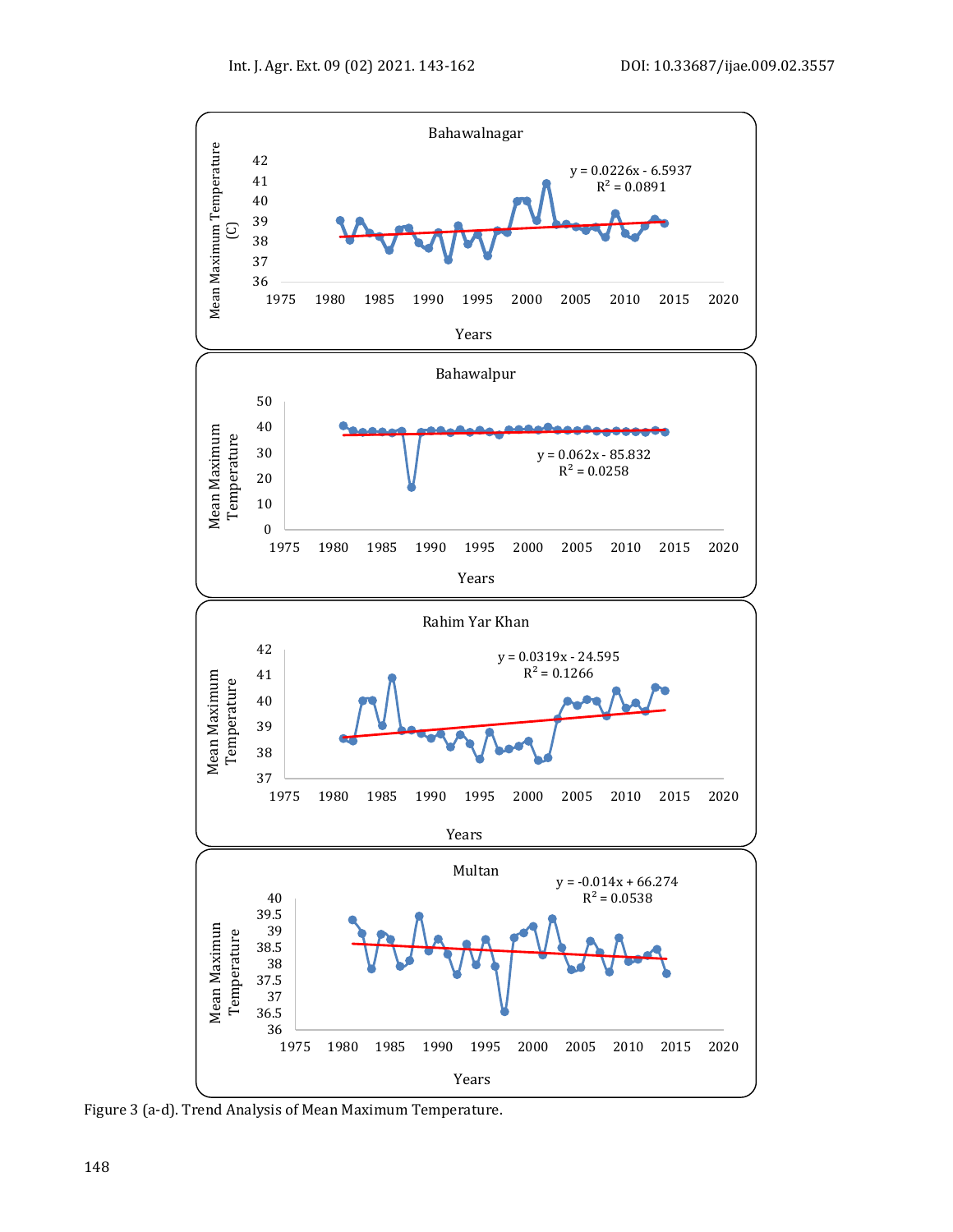

Figure 4 (a-d). Trend analysis of mean minimum temperature.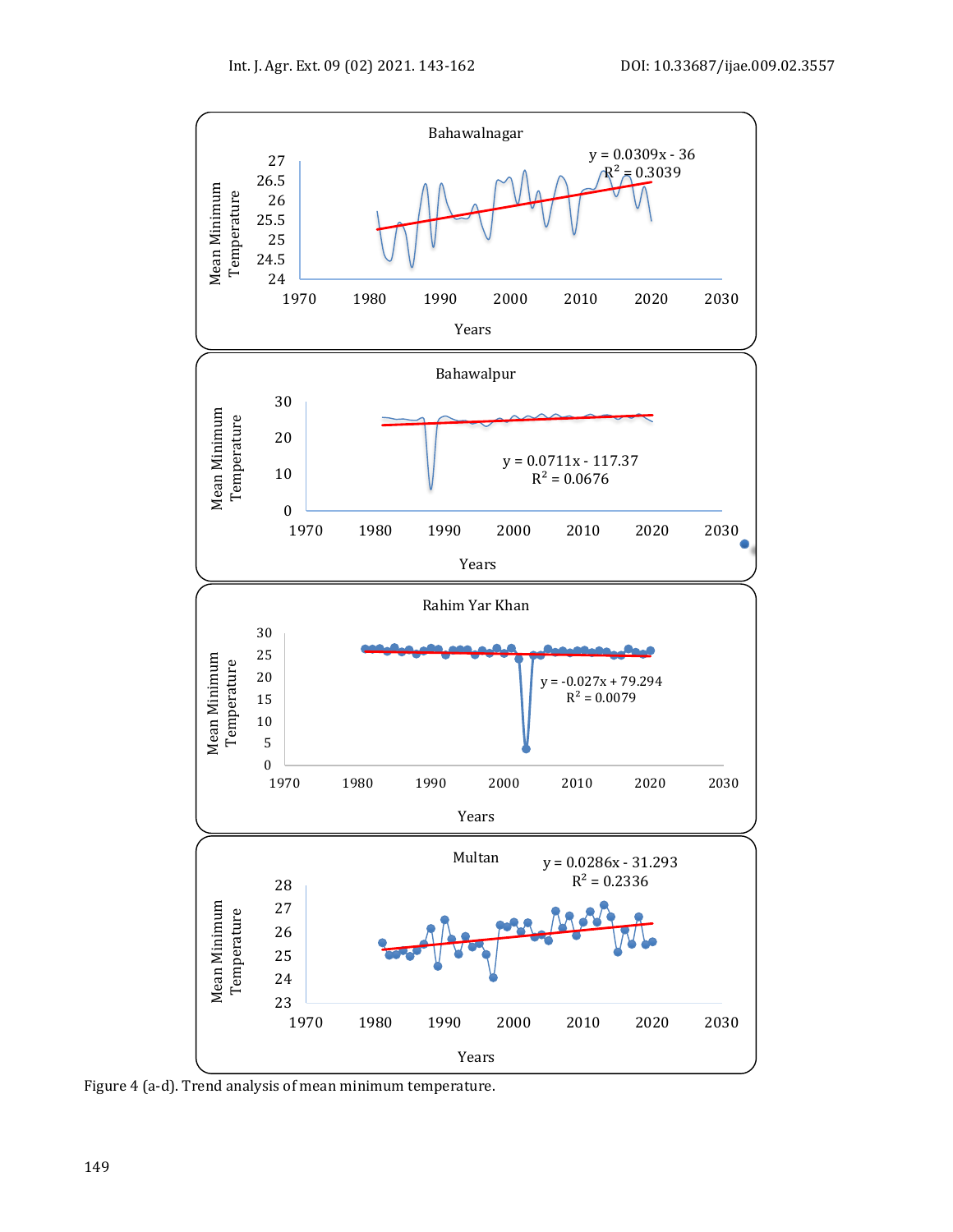

Figure 5 (a-d). Trend Analysis of Humidity at 8:00 AM.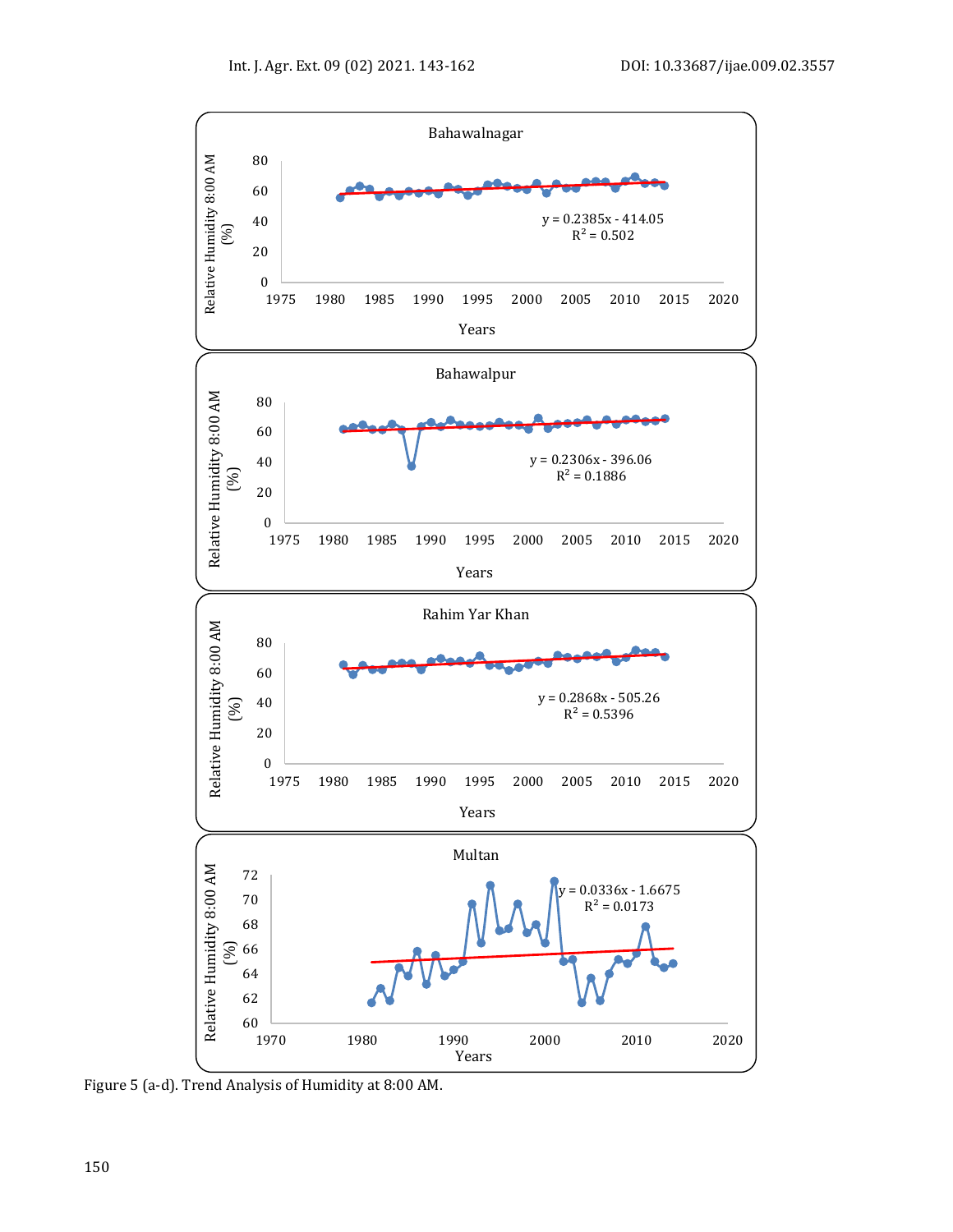

Figure 6 (a-d). Trend Analysis of Humidity at 5:00 PM.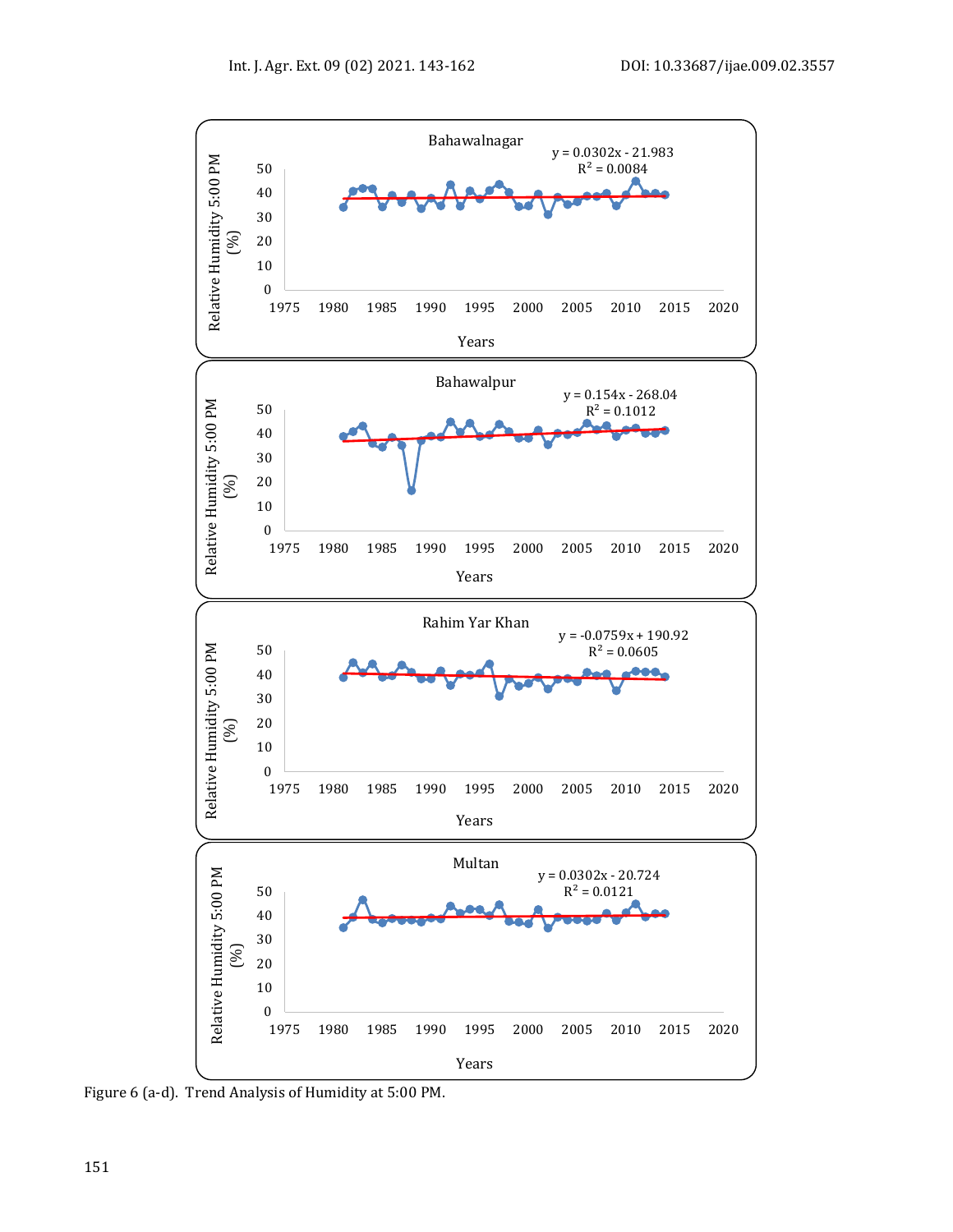

Figure 7. Trend Analysis of Mean Rainfall.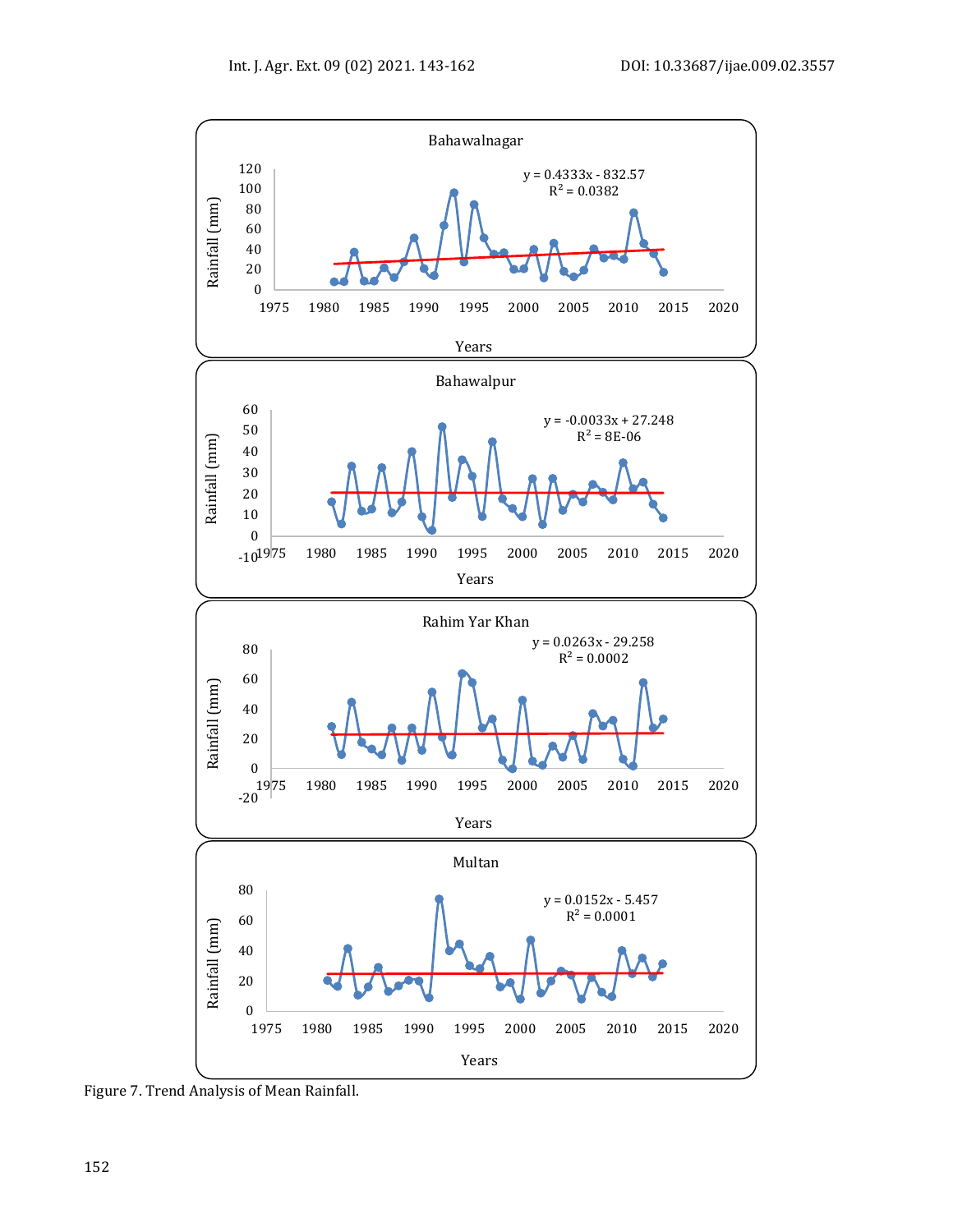#### **Trend analysis of non-climatic variables**

Trend analysis of non-climatic variable is as under;

#### **Trend analysis of productivity of cotton**

The graphical analysis along with the trend line shows that Bahawalnagar, Rahim Yar Khan, and Bahawalpur show an increasing trend of mean productivity with the passage of time. The Multan is a great victim of climate change because its Mean productivity is decreasing with the passage of time. All these districts are facing the extent of climate change but its impact on Multan is high while others show mild changes.

#### **Trend analysis of mean fertilizer use in the cotton zone**

It showed the Mean Fertilizer use of Bahawalnagar, Bahawalpur, Rahim Yar Khan, and Multan from 1981- 2014. It is clear from the graph that all these districts fall in the cotton zone of Punjab therefore it did not show any major fluctuation in the use of fertilizer. The variations exist based on the type of farmer. Small, medium, and large farmers use different proportions of fertilizers. Mean fertilizer use mostly falls in the range of 220-290 Kg.

The Mean fertilizer use of district Bahawalnagar was 220 Kg while the Mean fertilizer use of district Bahawalpur was 250 Kg whereas The Mean fertilizer use of district Rahim Yar Khan was 270 Kg and The Mean fertilizer use of district Multan was 290 Kg.

#### **Trend analysis of cultivated area in the cotton zone**

The graph showed the Mean Cultivated Area of Bahawalnagar, Bahawalpur, Rahim Yar Khan, and Multan from 1981-2014. Graph shows that all districts

fall in cotton zone and did not show any major fluctuation in Mean Cultivated Area. Mean productivity mostly stood at range of 226 hectares. The Mean Cultivated Area of district Bahawalnagar was 182 hectares while the Mean Cultivated Area of district Bahawalpur was 233 hectares. The Mean Cultivated Area of district Rahim Yar Khan was 278 hectares and Mean Cultivated Area of Multan was 211 hectares.

#### **Forecasting analysis**

Due to this outlier type observation, the trend seems exponential. Fluctuations endorse the mean shifting and as the amplitude of variation is also increasing so the presence of unit root is also predictable. So, this time series is looking on stationary, having means changing.

The following figure shows the autocorrelation and partial autocorrelation function of the cotton time series. As both graphs show an indication of a unit root. ACF spikes exponentially decaying, and one large spike is present at one lag so non-stationarity is evident. Results of the ADF test also showing the presence of unit root (Figure 11).

Fixed effect estimates for the cotton crop by using a General to specific approach (G2S) in this research. Keeping in view the specification tests the model being used for Bahawalpur is selected as the final model of this research. It depicts the non-linear impact of temperature and rainfall on the production of cotton. It is clear that rainfall and temperature both make a significant joint impact on the various growth stages of the crop. It is also evident from the results that the impacts of all three climatic variables are not separable (Figure 12).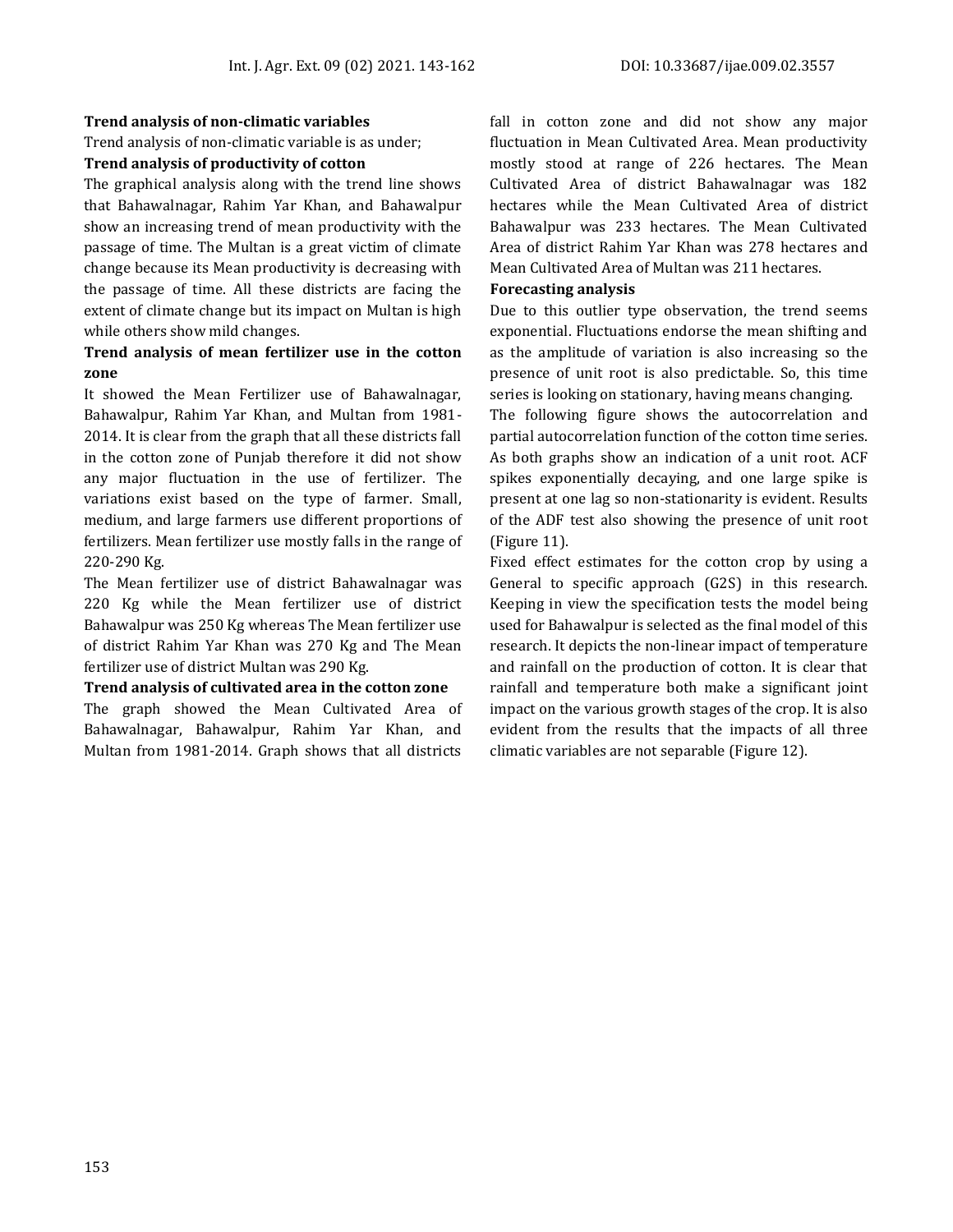

Figure 8 (). Trend Analysis of Cotton Production.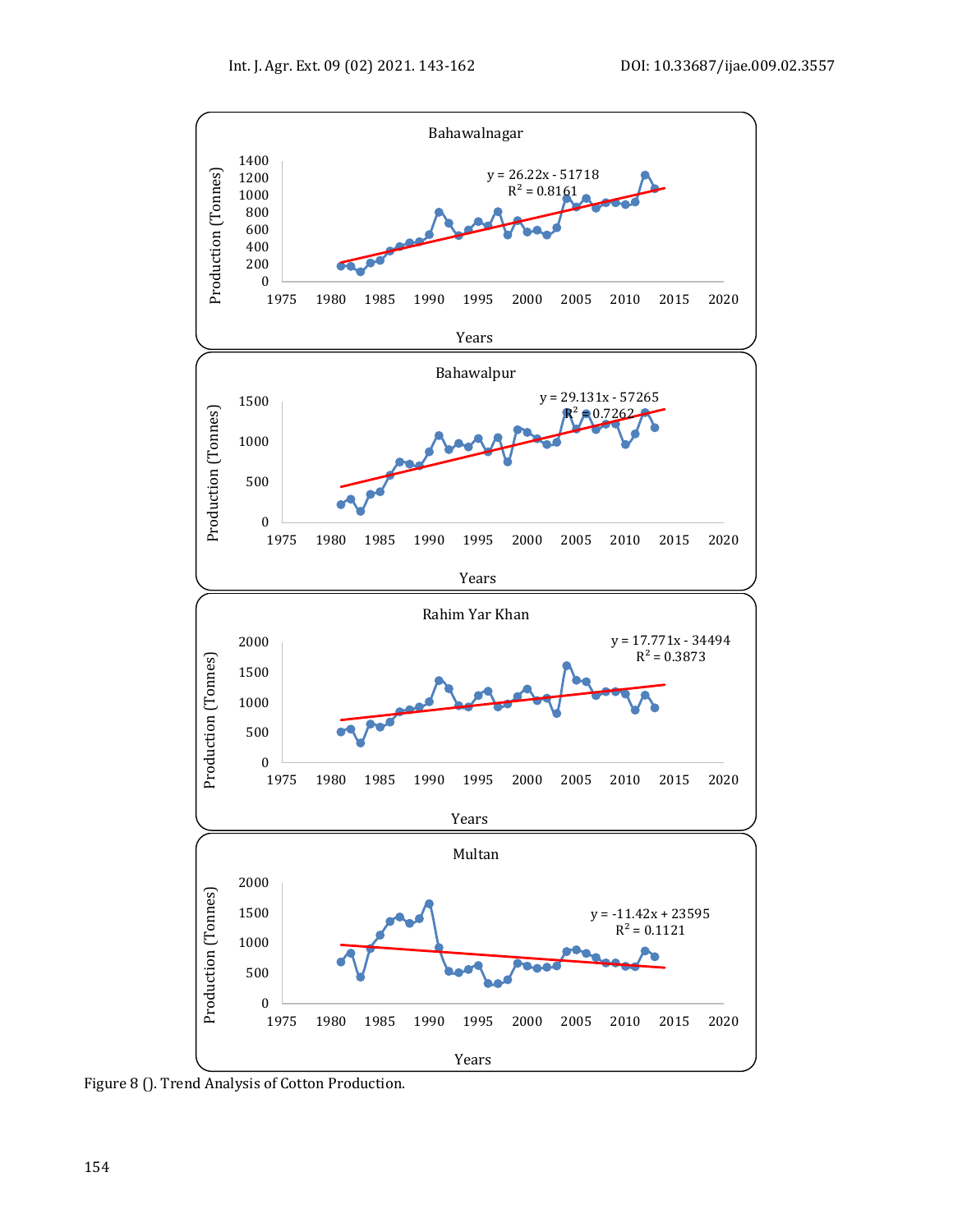

Figure 9 (a-d). Trend Analysis of Mean Fertilizer Use.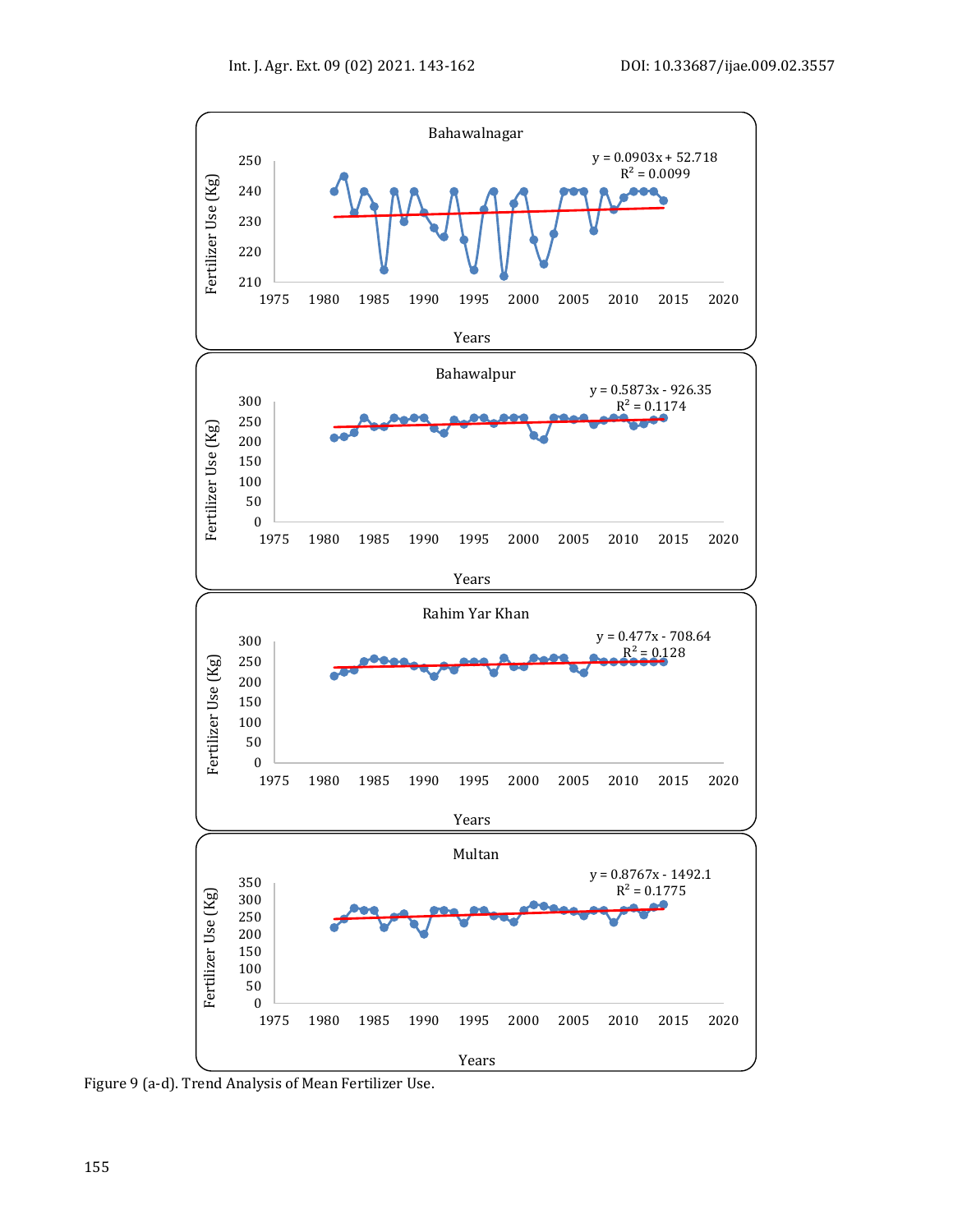

Figure 10 (a-d). Trend Analysis of Mean Cultivated Area.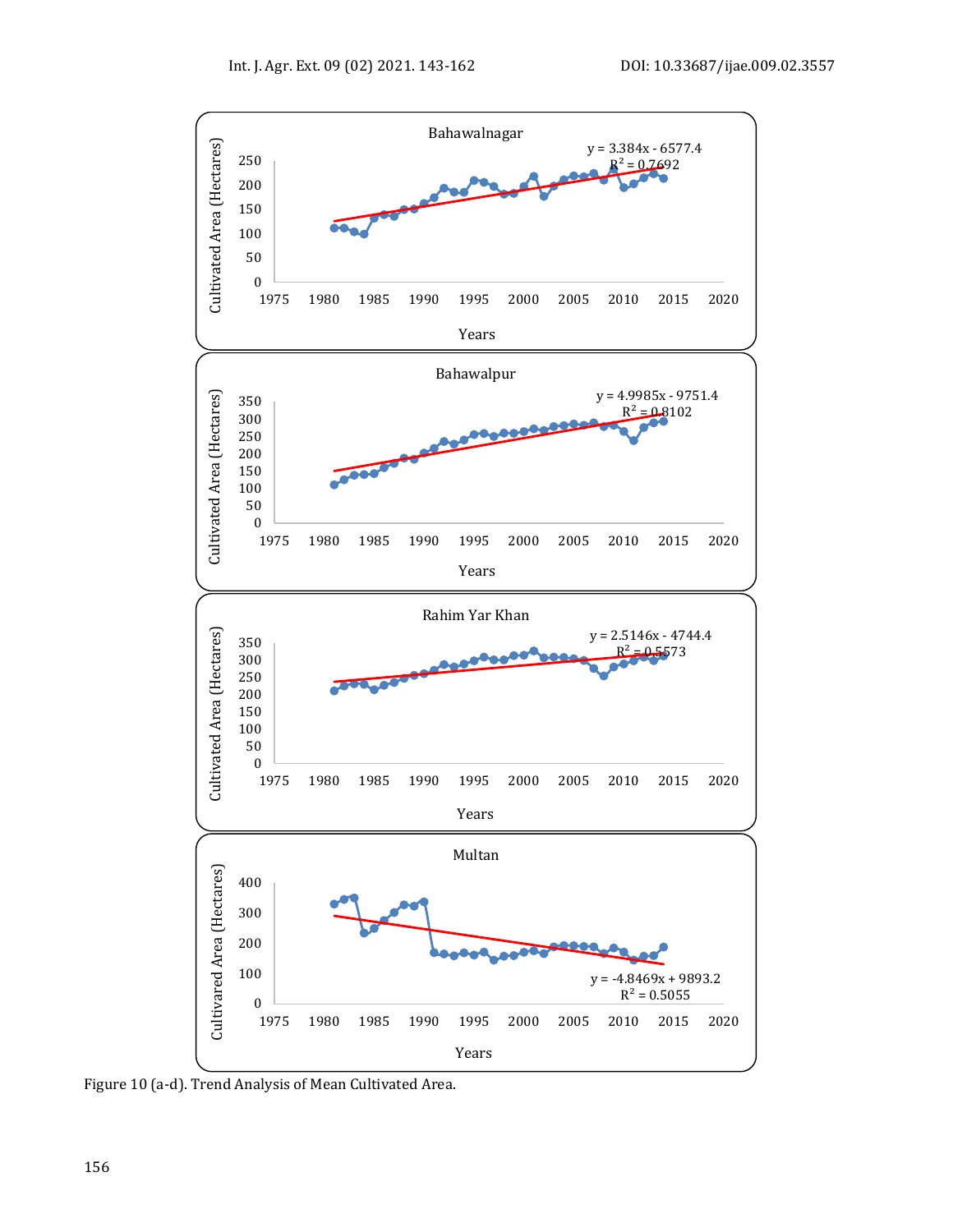

Figure 11.



Figure 12.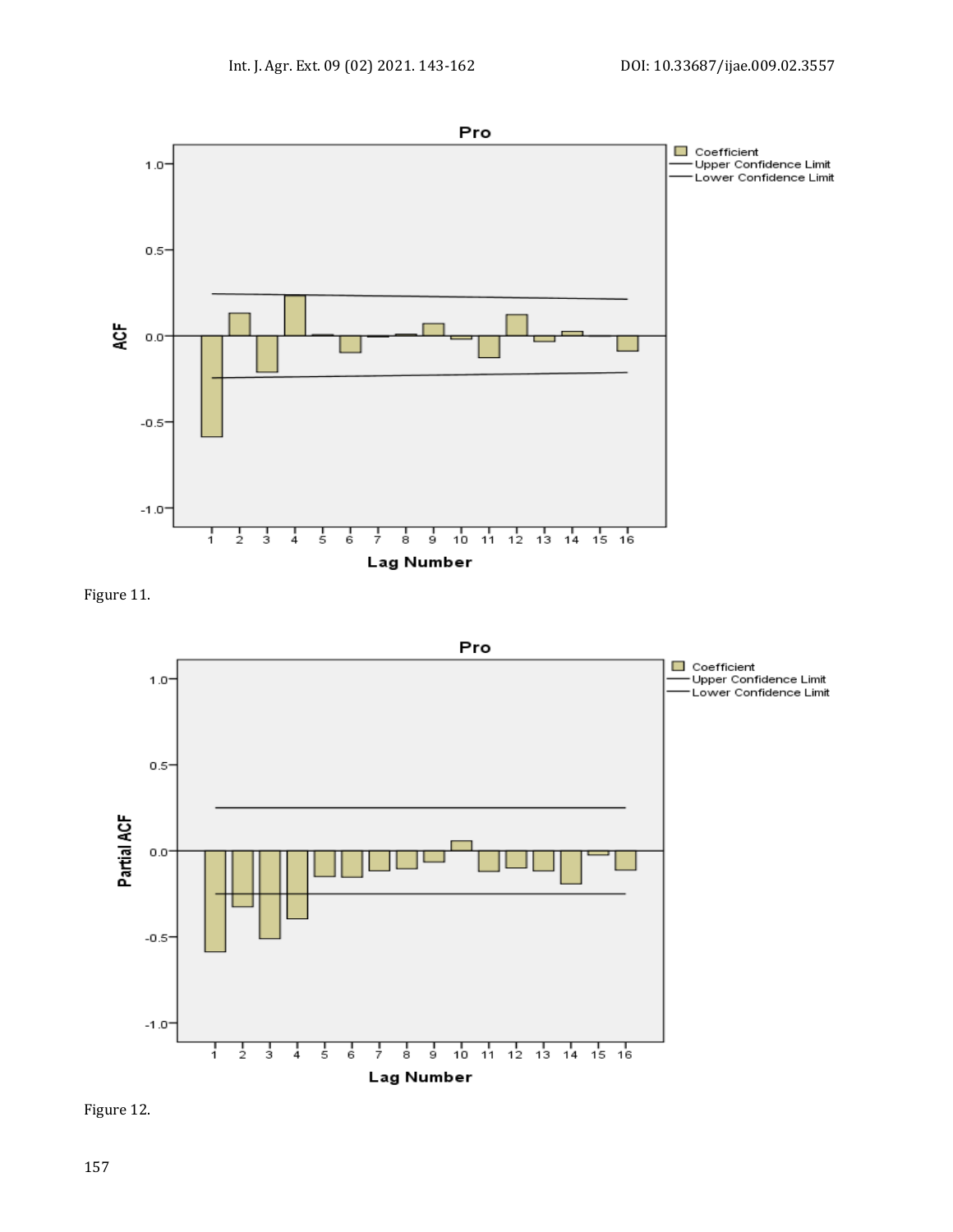Table 1. Comparison of results of fixed effect model estimates.

| Variables                       |                  | Coefficient |                |          | Standard error |            |                |        |              |
|---------------------------------|------------------|-------------|----------------|----------|----------------|------------|----------------|--------|--------------|
|                                 | Parameters       | Bahawalpur  | Rahim Yar Khan | Multan   | Bahawalnagar   | Bahawalpur | Rahim Yar Khan | Multan | Bahawalnagar |
| Constants                       | $\boldsymbol{0}$ | 6.179       | 4.813          | 12.930   | 10.965         | 6.418      | 6.997          | 8.669  | 5.572        |
| Tem (May-June)                  | TS               | 0.053       | $-0.134$       | 0.247    | 0.083          | 0.164      | 0.131          | 0.203  | 0.081        |
| Tem (July-August)               | TV               | $-0.001$    | 0.249          | $-0.097$ | 0.218          | 0.225      | 0.261          | 0.387  | 0.192        |
| Tem (September-October)         | TM               | $-0.043$    | $-0.101$       | $-0.316$ | $-0.255$       | 0.075      | 0.133          | 0.318  | 0.166        |
| Humidity (May-June)             | HS               | 0.025       | 0.031          | 0.058    | $-0.014$       | 0.047      | 0.025          | 0.043  | 0.023        |
| Humidity (July-August)          | HV               | $-0.087$    | $-0.036$       | $-0.102$ | $-0.010$       | 0.068      | 0.049          | 0.078  | 0.034        |
| Humidity (September-October)    | HM               | 0.044       | $-0.002$       | 0.008    | 0.019          | 0.059      | 0.030          | 0.071  | 0.038        |
| Rainfall (May-June)             | <b>RS</b>        | 0.000       | $-0.003$       | $-0.008$ | $-0.009$       | 0.005      | 0.002          | 0.005  | 0.004        |
| Rainfall (July-August)          | <b>RV</b>        | 0.002       | 0.002          | 0.001    | 0.001          | 0.003      | 0.001          | 0.002  | 0.002        |
| Rainfall (September-October)    | <b>RM</b>        | $-0.002$    | $-0.002$       | $-0.002$ | $-0.002$       | 0.004      | 0.002          | 0.004  | 0.004        |
| Natural Logarithm of Fertilizer | $\boldsymbol{F}$ | 0.737       | $-0.942$       | $-0.616$ | 1.473          | 0.781      | 0.894          | 0.750  | 0.852        |
| Natural Log of Cotton Area      | Ac               | 1.843       | 1.212          | 1.070    | 1.752          | 0.405      | 0.576          | 0.376  | 0.291        |
| Time Trend                      | T                | $-0.002$    | 0.004          | 0.009    | 0.014          | 0.013      | 0.010          | 0.010  | 0.008        |
| <b>Adjusted R-Square</b>        |                  | $0 - 86$    | 0.71           | 0.68     | 0.94           |            |                |        |              |

### **Results of fixed effect estimates**

The results of this model also guide us that decrease in mean minimum and mean maximum temperature during the first growth stage (May-June) and secondgrowth stage (July-August) harms the productivity of cotton crop because cotton is a crop of hot temperature and decrease in temperature cause its partly and completely damage. The joint impacts of rainfall, humidity, and temperature have a significant influence on cotton. Higher temperature with greater intensity of rainfall and temperate humid climate is very beneficial for the productive stages of cotton.

The marginal impacts, assessed at the mean of temperature normal, are 0.0014 and 0.0012 for the first and second stages of crop growth, respectively. This result could be due to the increasingly erratic rains that may cause submergence of the newly grown cotton crop and overflow of fertilizer nutrients which are crucial for vegetative growth. Also, increase precipitation results in high humidity that can cause high pests and disease infestation of the crop and ineffectiveness of weed control measures. The marginal impact of precipitation normal during the maturity stage, evaluated at the mean levels of precipitation and temperature normal, turned out to be positive (0.0006) implying that better

precipitation helps the crop productivity if the temperature stays at the historical mean.

Deviations of temperature and precipitation from their respective long-run means (variations) are incorporated to gauge the impact of weather shocks on cotton yield. Temperature variation at the first stage enters statistically insignificant showing that heat Marginal impacts can be computed by taking the partial derivative of the estimated version of the Equation concerning the targeted variable and then be evaluated at the mean of the other variable(s) involved. Waves during June-July had not significantly affected the yield in the case of Cotton. Statistically significant coefficients for the deviations of temperature from historic mean during the second and third stages imply that the temperature variations from their respective normals would influence yield adversely when the crop is in vegetative growth, flowering, and milking stages and positively during the maturity and harvesting stages.

Deviation of precipitation from its long-run mean during June-July yields a statistically significant positive effect indicating that a cool wave or positive precipitation shock would affect cotton yield positively. The cotton crop requires water at the initial stage which is evident from the sign and significance of the precipitation term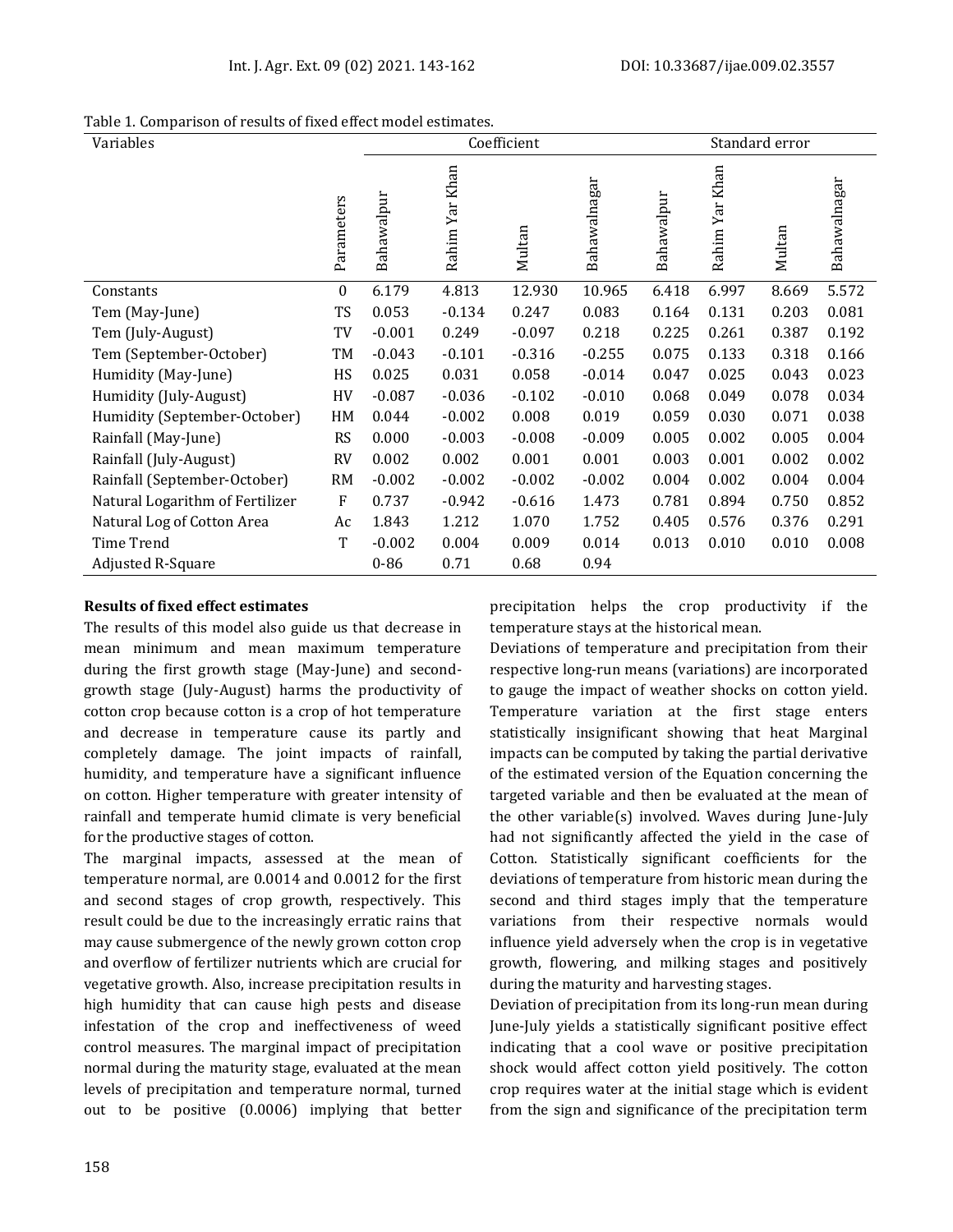at the first stage. The precipitation shocks may decrease cotton yield which is evident from the floods and drought that prevailed in Pakistan. During the third stage (maturing/ripening and harvesting) precipitation variation is found to affect cotton yield positively and significantly.

Fertilizer use has a significant positive impact on Cotton yield. The response coefficient for fertilizer is low—may be due to unbalanced use of fertilizer. The coefficient of the area under Cotton is negative and statistically significant supporting the evidence of decreasing returns to scale. The plausible explanation of decreasing return may be that major proportions of the farmlands are under cotton cultivation during Kharif season in cotton-growing districts of Pakistan with little opportunity for fallowing the land and/or crop rotation. Allocation of additional farm area to cotton production thus amounts to the intensification of mono-cropping agriculture that in turn results in land degradation and pest/insect build-up reducing productivity. The technological improvement, captured through time trends, contributes positively to the yield of cotton.

#### **Long-run and short-run results of ARDL**

Before elaborating the results of long-run and short-run analysis from ARDL, F-bound testing was applied to investigate the long-run relationship.

#### **Results of F-Bound test**

This test for the existence of a long-run relationship is only applied if the variables are stationary at level, at first difference or combination of both which means variables should I (0) or I (1) or combination of both. The reason behind this is that the upper bound assumes that all of the variables are I (1) i.e., stationary at the first difference and the lower bound assumes that all the variables are I (0) i.e., stationary at level. It is clear from the results of ACF and PACF that no variable is stationary at the second difference that is why the bound f-testing can be applied to check the long-run relationship among variables. The null hypothesis and alternative hypothesis for the F-bound test is given as under;

Ho:  $n_1 = n_2 = n_3 = n_4 = n_5 = n_6 = n_7 = n_8 = n_9 = n_1 = 0$  $H1: \eta_1 \neq \eta_2 \neq \eta_3 \neq \eta_4 \neq \eta_5 \neq \eta_6 \neq \eta_7 \neq \eta_8 \neq \eta_9 \neq \eta_1_0 \neq 0$ After applying F-bound test, results obtained are given as under;

Table 2. Bound F-test result.

| Critical Value at 90% level of      |       |              |  |  |  |  |  |
|-------------------------------------|-------|--------------|--|--|--|--|--|
| Significance                        |       | F-Calculated |  |  |  |  |  |
| Lower Bound I (0) Upper Bound I (1) |       |              |  |  |  |  |  |
| 1.859                               | 3.058 | 3.7623       |  |  |  |  |  |

Table 2 Given above shows that the lower bound is 1.859 and the upper bound is 3.058 at 90% level of significance. The calculated value of the F-test is 3.7623 to compare with the bounds. It is clear from the above table that the F-calculated is more than the upper bound of the F-test, therefore the null hypothesis is rejected, and the alternative hypothesis is accepted. Therefore, it is concluded from the results given in the table above that there is a significant long-run relationship between the dependent and independent variables.

#### **Stability of the model**

The stability of the model is a very important issue as the unstable model does not remain valid in changing circumstances i.e., changing climatic and non-climatic conditions and Govt policies etc. to check the stability CUSUM and CUSUM Q test was applied (Brown et al. 1975). These tests use the cumulative sums and sums square of residuals and plotted against the time. The following hypothesis are tested.

H0: All coefficients in the model are stable

H1: Unstable Model

If the plot of CUSUM and CUSUM Q are within the boundaries, we accept the null hypothesis that the model is stable but if the plot line crosses the boundaries at any level, reject the null hypothesis. Both the plots show that the line remains within the boundary at 5 percent level of significance. Therefore, we accept the null hypothesis and conclude that the model is significant.

#### **CONCLUSION AND RECOMMENDATIONS**

The evidence suggests that temperature has a significant impact on the yield of cotton. The impact, however, varies in magnitude and direction across the growth stages. The precipitation normal plays a significant role in enhancing cotton yield. The extreme events (shocks) of temperature, as well as precipitation during second stage (covering phonological stages of vegetative growth), reduce the yield of cotton but during the other two stages, these shocks exert a positive effect on Cotton yield. We find evidence for the existence of a hill-shaped relationship between precipitation normal and Cotton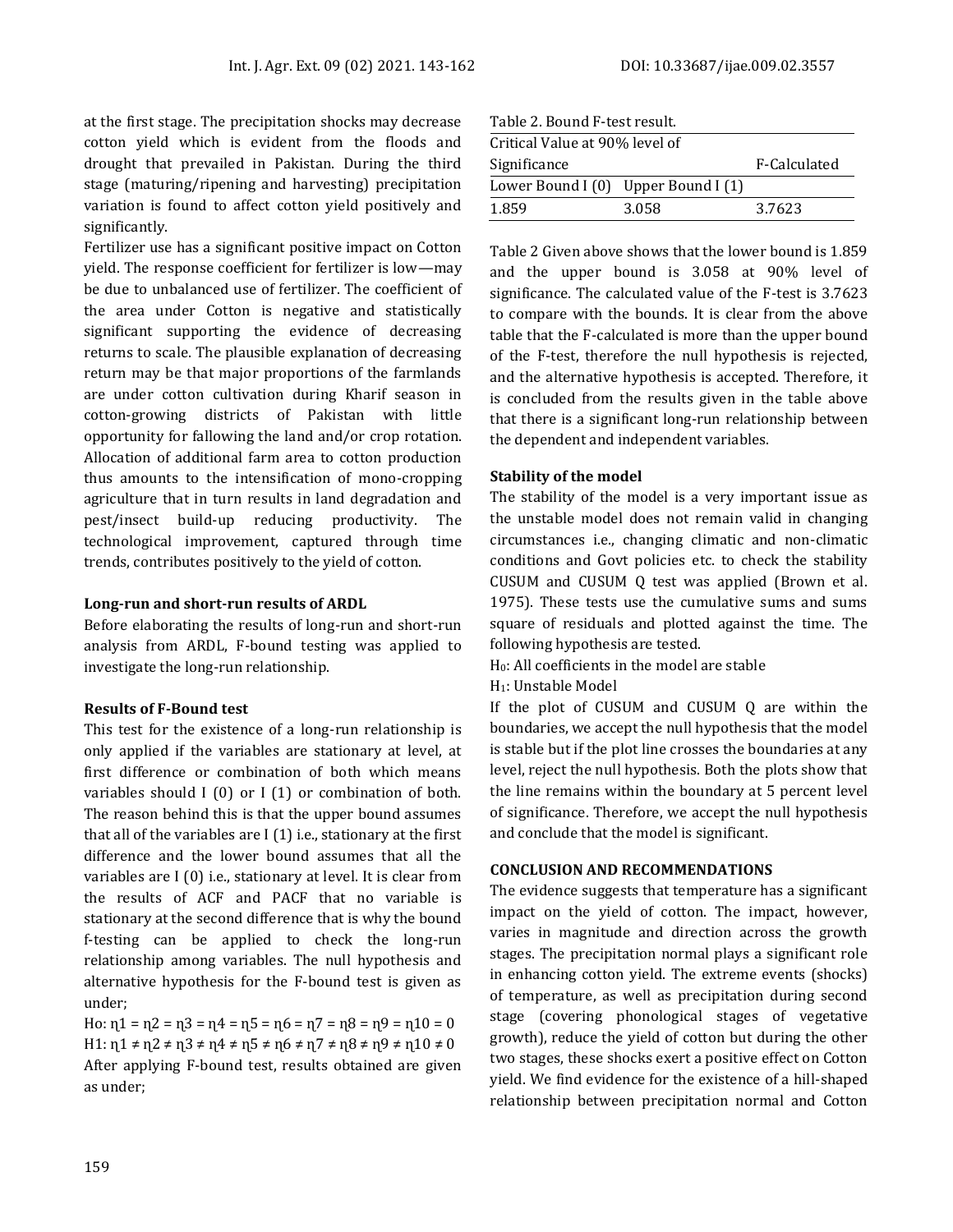productivity. However, the specification tests indicate the non-existence of a hill-shaped relationship between temperature normal and cotton productivity. The combined effect of climatic variables was found significant in the cotton yield model. Despite that, sensitivity analysis checks the robustness of the coefficients for both types of Cotton with the application of general to specific criteria.

There is a need to identify, test, and scale up the adaptation strategies to reduce the adverse impact of climate change. Some special measures should also be undertaken to enhance the adaptive capacities of farmers through developing innovations/ technologies that can withstand the adverse impact of climate change which may include the following:

- Enhancing physical availability and economic access to promising technologies.
- Improving knowledge of farmers.
- Remodeling of the required support services.

The development of high-yielding verities (HVYs) tolerant of biotic and abiotic stresses as well as adapting crop production practices to climate change (especially sowing dates, sowing methods, and irrigation practices) are crucial to improving Cotton yields in Pakistan. Therefore, reprioritizing of the agricultural research agenda is required giving higher attention to address the issues of climate change. Promotion of balanced use of NPK (macronutrients) and application of micronutrients in Cotton fields can be effective for Cotton yields in Pakistan. Although Pakistan is not self-sufficient in the production of cotton therefore it does not fall in top producers and exporters of cotton. It has been observed from past studies that the yield level of Pakistani cotton is very low as compared to the international level. Despite input constraints and limitations faced by farmers which can be eliminated, there are some other factors like climatic variables, which cause to decline in yield per hectare. The followings are some suggestions through which we can take a better yield of the cotton crop. Temperature variation has a negative effect on the productivity of the cotton crop. This problem can easily be solved by developing and adopting such hybrid varieties of cotton that have strong resistance to temperature fluctuations.

As concluded from the analysis that rainfall, temperature, and humidity have positive as well as a negative effect on the productivity of cotton in the four

districts of the cotton zone. As all these districts are lie under the same zone but their climatic factors show fluctuation in the climatic and non-climatic variable.

The acreage response of the cotton crop is negatively related to the price risk and positively to the expected cotton prices. So, it is suggested that variation in prices should be minimized and made stable for a specific period. Farmer organizations may perform this helpful task. Lack of proper farm management and technological awareness affect the yield of the crop. Productivity can be increased by the proper utilization of inputs. Less and unbalanced use of inputs might be due to lack of awareness or non-availability of the inputs in time or higher prices of inputs. So, the farmers should be provided timely inputs at reasonable prices. To create awareness training programs should be conducted for the farmers. There is a need to identify, test, and scale up the adaptation strategies to reduce the adverse impact of climate change. Some special measures should also be undertaken to enhance the adaptive capacities of farmers through developing innovations/ technologies that can withstand the adverse impact of climate change which may include the following:

- Enhancing physical availability and economic access to promising technologies.
- Improving knowledge of farmers.
- Remodeling of the required support services.

#### **ACKNOWLEDGEMENTS**

This article is the part of the Ph.D. thesis entitled "Livelihood Diversification Strategies among the Smallholders, and its Implications for Poverty Reduction: (A Case Study of the Punjab Province, Pakistan) of the first author.

#### **REFERENCES**

- Adams, R. M., B. A. McCarl, D. J. Dudek and J. D. Glyer. 1988. Implications of Global Climate Change for Western Agriculture. Western Journal of Agricultural Economics. Western Journal of Agricultural Economics, 13: 348-56.
- Adams, R. M., B. A. McCarl and L. O. Mearns. 2003. The Effects of Spatial Scale of Climate Scenarios on Economic Assessments: An Example from U.S. Agriculture. Springer Netherlands. pp.131-48.
- Ahmad, M., M. Iqbal and G. Samad. 2012. Climate change, agriculture and food security in Pakistan: adaption options and strategies. Available online at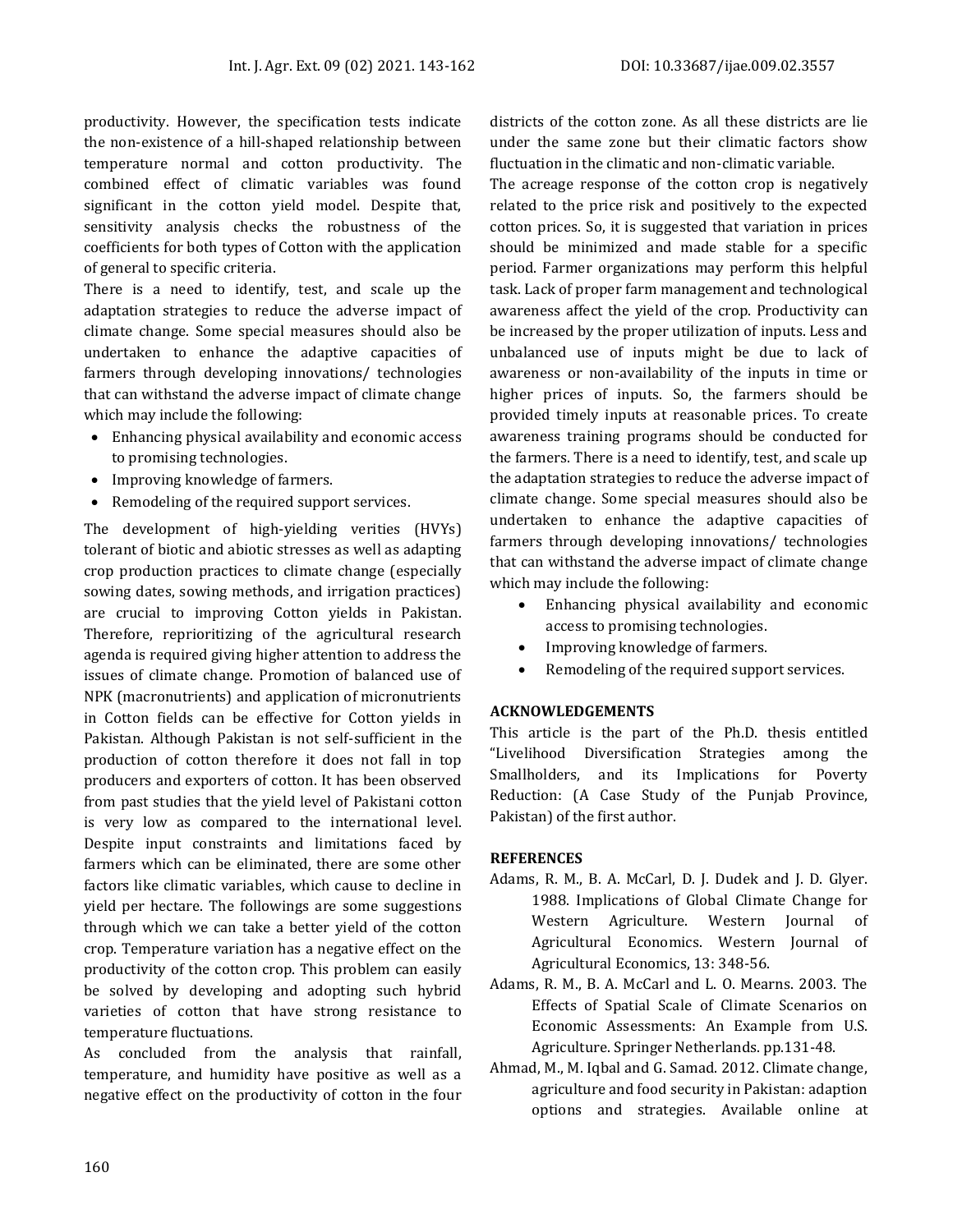[www.pide.org.pk/pdf/Broucher-](www.pide.org.pk/pdf/Broucher-Climate%20Change.pdf)[Climate%20Change.pdf.](www.pide.org.pk/pdf/Broucher-Climate%20Change.pdf)

- Ahmad, T. I., R. E. Khan, M. A. Soharwardi, M. N. Shafiq and S. Gillani. 2021. Socioeconomics and agronomy of wheat yield in cotton-wheat cropping system in Punjab, Pakistan: A qualityquantity assessment. International Journal of Agricultural Extension, 9: 69-78.
- Asteriou, D. and S. G. Hall. 2000. Applied Econometrics: A Modern Approach Using EViews and Microfit. Palgrave Macmillan.
- Baltagi, B. H. 2005. Econometric Analysis of Panel Data. West Sussex: John Wiley and Sons.
- Barnwal, P. and K. Kotani. 2010. Impact of variation in climatic factors on crop yield: A case of rice crop in Andhra Pradesh, India. Place Published.
- Cabas, J., A. Weersink and E. Olale. 2009. Crop yield response to economic, site and climatic variables. Climatic Change, 101: 599-616.
- Chang, C.-C. 2002. The potential impact of climate change on Taiwan's agriculture. Agricultural Economics, 27: 51-64.
- Choi, J.-S. and P. G. Helmberger. 1993. How Sensitive are Crop Yields to Price Changes and Farm Programs? Journal of Agricultural and Applied Economics, 25: 237-44.
- Cline, W. R. 1996. The impact of global warming of agriculture: comment. The American Economic Review, 86: 1309-11.
- Deschênes, O. and M. Greenstone. 2007. The Economic Impacts of Climate Change: Evidence from Agricultural Output and Random Fluctuations in Weather. American Economic Review, 97: 354-85.
- Farooqi, A. B., A. H. Khan and H. Mir. 2005. Climate change perspective in Pakistan. Pakistan Journal of Meteorology, 2.
- Felkner, J., K. Tazhibayeva and R. Townsend. 2009. Impact of climate change on rice production in Thailand. The American Economic Review, 99: 205-10.
- Gbetibouo, G. A. and R. M. Hassan. 2005. Measuring the economic impact of climate change on major South African field crops: a Ricardian approach. Global and Planetary Change, 47: 143-52.
- Gregory, P. J., J. S. I. Ingram and M. Brklacich. 2005. Climate change and food security. Philosophical transactions of the Royal Society of London. Series B, Biological sciences, 360: 2139-48.
- Guiteras, R. 2009. The impact of climate change on Indian agriculture. Manuscript, Department of Economics, University of Maryland, College Park, Maryland.
- Hansen, L. T. 1991. Farmer response to changes in climate: the case of corn production. Journal of Agricultural Economics Research, 43.
- Houck, J. P. and P. W. Gallagher. 1976. The Price Responsiveness of U.S. Corn Yields. American Journal of Agricultural Economics, 58: 731-34.
- Jacob, B. and L. Lefgren. 2002. The Impact of Teacher Training on Student Achievement: Quasi-Experimental Evidence from School Reform Efforts in Chicago. National Bureau of Economic Research. Place Published.
- Kaufmann, R. K. and S. E. Snell. 1997. A Biophysical Model of Corn Yield: Integrating Climatic and Social Determinants. American Journal of Agricultural Economics, 79: 178-90.
- Kim, M.-K. and A. Pang. 2009. Climate change impact on rice yield and production risk. Journal of Rural Development/Nongchon-Gyeongje, 32: 17-29.
- Lobell, D. B. and C. B. Field. 2007. Global scale climate– crop yield relationships and the impacts of recent warming. Environmental Research Letters, 2: 014002.
- Lobell, D. B., J. I. Ortiz-Monasterio, G. P. Asner, P. A. Matson, R. L. Naylor and W. P. Falcon. 2005. Analysis of wheat yield and climatic trends in Mexico. Field Crops Research, 94: 250-56.
- Ludwig, F. and S. Asseng. 2006. Climate change impacts on wheat production in a Mediterranean environment in Western Australia. Agricultural Systems, 90: 159-79.
- Ludwig, F., S. P. Milroy and S. Asseng. 2008. Impacts of recent climate change on wheat production systems in Western Australia. Climatic Change, 92: 495-517.
- Luo, Q., W. Bellotti, M. Williams and B. Bryan. 2005. Potential impact of climate change on wheat yield in South Australia. Agricultural and Forest Meteorology, 132: 273-85.
- Luo, Q., M. A. J. Williams, W. Bellotti and B. Bryan. 2003. Quantitative and visual assessments of climate change impacts on South Australian wheat production. Agricultural Systems, 77: 173-86.
- Magrin, G. O., M. I. Travasso and G. R. Rodríguez. 2005. Changes in Climate and Crop Production During